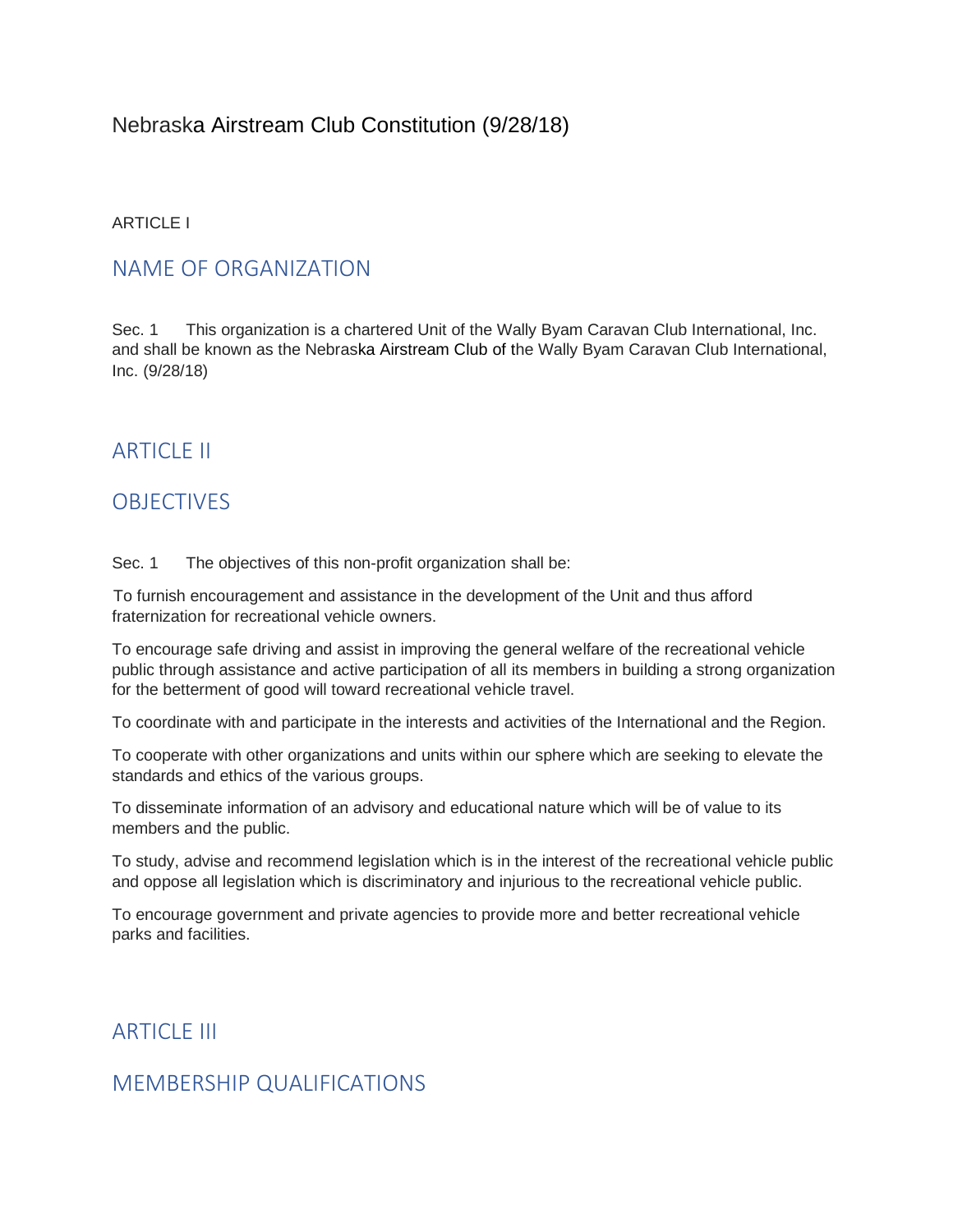Sec. 1 An adult who owns a hard**-**sided recreational vehicle manufactured by Airstream, Inc. shall be eligible for membership. (1/19/07)

Sec. 2 There are two classes of membership in this unit--Regular Members and Affiliate Members. (1/19/07)

Sec. 3 An applicant for membership in this Unit must submit an application in writing and, upon the payment of International and Unit dues, shall be a Regular Member of this Unit. (7/8/94)

Sec. 4 Regular Members who have sold their recreational vehicle manufactured by Airstream, Inc., may, upon request, retain their membership as Regular Members of this Unit pursuant to the provisions of Sec. 2 ARTICLE VI of the International Constitution. Such Regular Members shall possess all the rights and privileges of the International Club, including full voting rights in all elections and on all questions. (7/5/96)

Sect. 5 Regular Members of another Unit may become Affiliate members in this Unit by an application to the Membership Committee and upon acceptance shall possess all the rights and privileges of the Unit except:

The right to hold office in the Unit.

 The right to vote in the selection or election of officers in the Unit, Region or International or on any amendment to the Unit or the International Constitution.

 The right to vote on the dissolution of the Unit, consolidation of the Unit with one or more units, or the merger of the Unit with another Unit. (1/19/07)

Sec. 6 Applicants for Affiliate membership in this Unit must submit dues and show evidence of membership in the International Club through another duly chartered unit. (6/23/01)

Sec. 7 Failure to pay either Unit or International dues will automatically terminate membership in the unit.

Sec. 8 In those cases of co-ownership of a hard**-**sided recreational vehicle manufactured by Airstream, Inc., the rights and privileges of membership shall be deemed to include the spouses of such co-owners but collectively such co-owners shall possess one vote only except such coowners who each pay International and Unit dues to this Unit shall each have one vote. A coowner is defined as one of two WBCCI members who own a single Airstream Recreational Vehicle. Existing co-owners with more than two memberships on June 25, 2005, are not subject to this two membership limitation, as long as they maintain continuous membership in WBCCI. (1/19/07)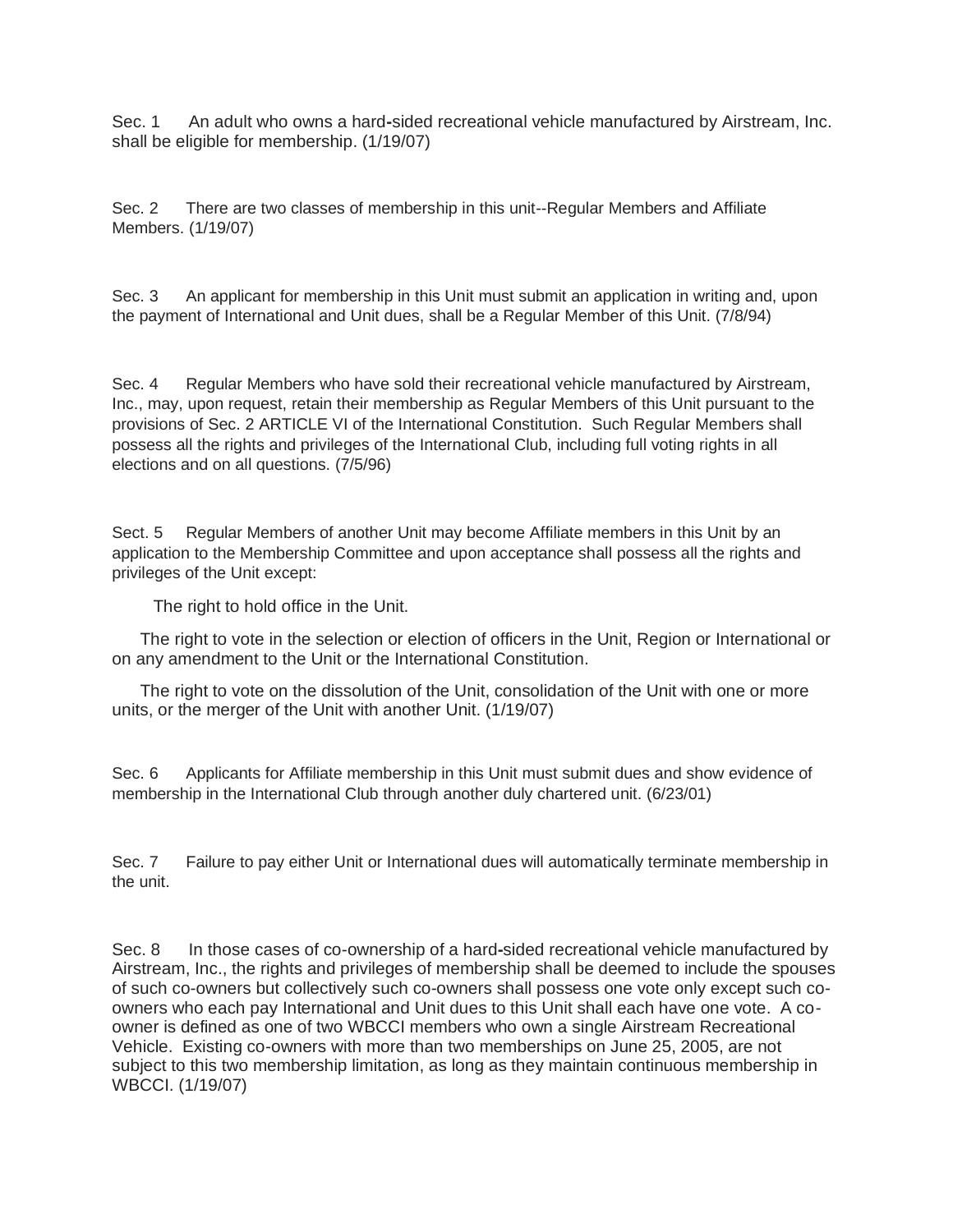# ARTICLE IV

# OFFICERS AND THEIR ELECTION

Sec. 1 The officers of the Unit shall be Regular members of the Unit and shall consist of:

 President First Vice President Second Vice President Corresponding Secretary Recording Secretary **Treasurer** Two Trustees (6/23/01)

Sec. 2 The Officers shall be elected at the annual business meeting and shall be installed and shall assume office at the final rally of the year. An officer, except for Trustees, shall serve in office for a term of one year or until a successor is elected but in no case shall an officer be eligible to serve more than two consecutive terms in the same office except the Recording Secretary, Corresponding Secretary or Treasurer provided said officers are duly nominated and elected for each term of office. (1/19/07)

Sec. 3 The Trustees shall be elected at the annual business meeting, each for a term of two years, but arranged so that only one-half such Trustees terms expire in any one year. No Trustee shall serve more than one two-year term consecutively. (1/19/07)

Sec. 4 An officer who advances to an office pursuant to the provisions of Sec. 5 of this ARTICLE shall not be deemed to have served a full term in such office unless said service is for a period of greater than one-half (1/2) the term of such office. (1/19/07)

Sec. 5 In the event of the death or resignation of the President or the death, advancement or resignation of a Vice President, or an officer's inability to fulfill the duties of office, the next ranking Vice President (in the order first, second) shall advance thereto. All other vacancies on the Executive Board, except that of the Immediate Past President, shall be filled by a majority vote of the Executive Board. (1/21/94)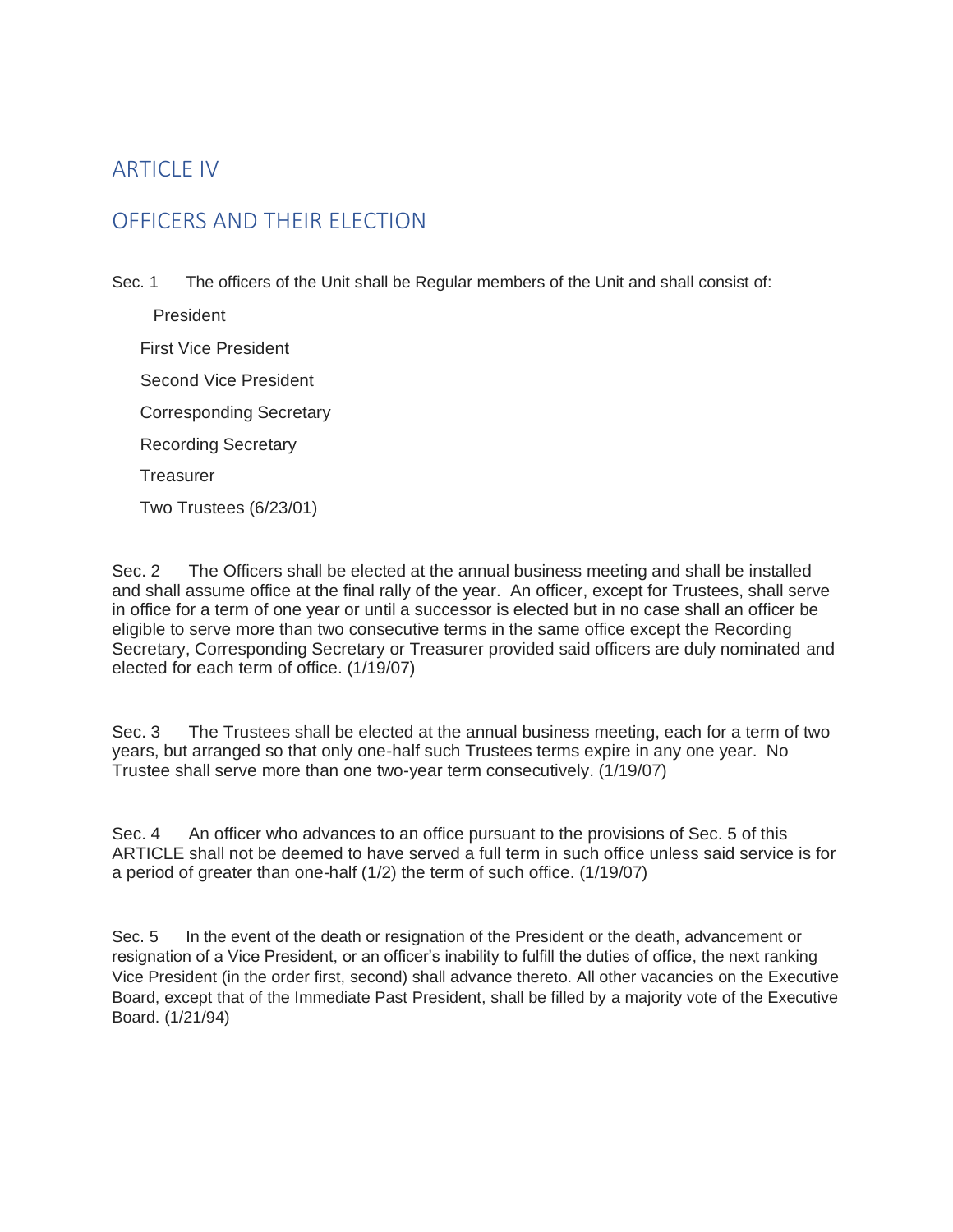# **ARTICLE V**

# EXECUTIVE BOARD

Sec. 1 The Executive Board shall consist of all of the unit officers plus the immediate Past President of the unit. (1/15/99)

Sec. 2 The Executive Board shall be the administrative body of the Unit and shall define the policies of and have full administrative authority in all matters pertaining to the Unit, and shall exercise general control and supervision of all officers and committees.

Sec. 3 The President or any two members of the Board may call a business meeting of the Executive Board at any time deemed necessary. (1/19/07)

Sec. 4 A quorum of the Executive Board shall consist of a majority of its members.

## **ARTICLE VI**

#### **UNIT BUSINESS MEETINGS (9/28/18)**

Sec. 1 The annual business meeting of the Unit shall be held during the month of September. Additional business meetings may be held during any rally of the Unit, and also may be called at any time by a majority vote of the Executive Board. The date, time, location and purpose of all Unit business meetings shall be announced to the members in writing at least fifteen days prior to the meeting. A quorum for conducting business at any business meeting shall be not less than 10 percent of the membership.

Sec. 2 All Regular Members voting at the annual or additional business meetings of this organization, and each such membership, identified by the International Club membership number, shall be considered one vote, except for co-owners who each pay International and Unit dues to this unit as provided for in Article III, Section 8. (7/5/96)

Sec. 3 Ballots submitted by email, regular mail or facsimile may also be accepted from Regular members unable to attend regular or special business meetings. The President and Recording Secretary shall ensure no member casts more than one ballot. Votes allowed in this manner should be received by the unit no later than two (2) days before the regular or special